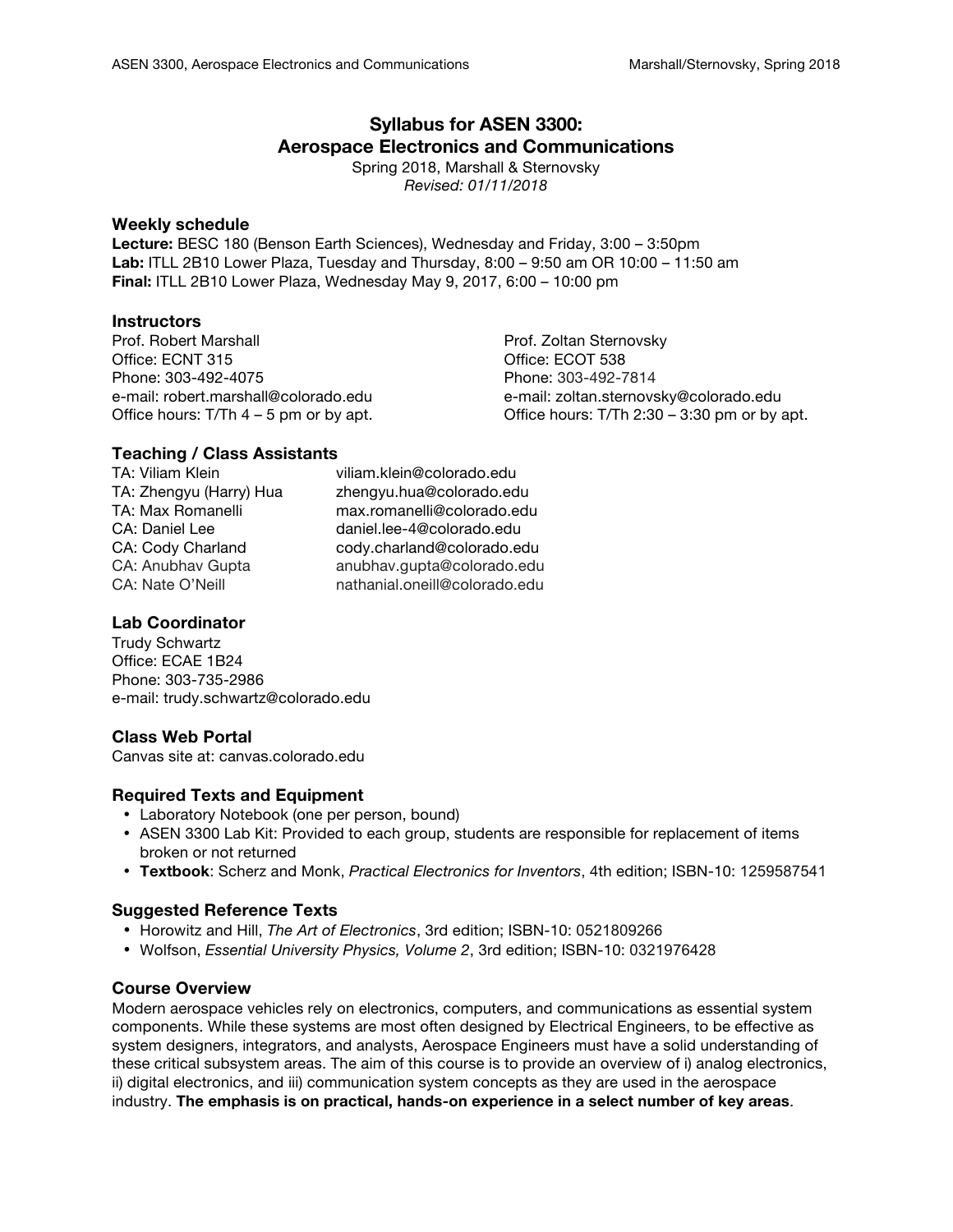Throughout the course, students work in teams to design, build, test, and analyze electronic circuits, work with electronic instruments, interface these instruments to a computer, and implement a communications link. It is our goal that students walk away from this class with a basic understanding of instrumentation electronics, computer interfacing, and radio communications. This understanding is derived from experience building and working with real electronics in the lab.

### **Course Outline**

The course is divided into three main sections: i) analog electronics, ii) digital electronics, and iii) communications. A number of the lab experiments in all three sections are designed to utilize the Analog Devices ADXL321 accelerometer. In the Analog Electronics section of the course we look at the accelerometer output to study vibrations of a beam. In the process, we build passive circuits to lower the output range of the accelerometer and active circuits to amplify it, conditioning circuits to filter noise in the output, and learn to use multimeters, oscilloscopes, and spectrum analyzers. In the second section of the course on Digital Electronics, we log data from the accelerometer instrument to the lab station computers and discuss relevant issues such as communications protocols, analog-to-digital and digital-to-analog conversions, and sampling. In the final section of the course on Communications, we will use the accelerometer data as a source of telemetry; modulate carrier signals, compute satellite communications link budgets, and design and conduct a GPS receiver experiment.

#### **Prerequisites**

Physics II, Aerospace Mathematics, and Introduction to Dynamics and Systems are prerequisites for this course. In fact, much of the material covered in this class you have been exposed to already in these earlier courses. We expect you to build upon this experience base and make connections between the new material and the old. In ASEN 2001-2004 you have seen and used instrumentation electronics, but in general, someone else took care of designing them. In Physics II you covered some circuit theory, but did not build any practical systems. For this course it is assumed that you have a working knowledge of the prerequisite material. We will build on this foundation by revisiting these topics in more detail and conducting hands-on laboratory experiments.

### **Class Format**

The semester is organized into 12 weekly laboratory modules with other weeks utilized for exams. With the exception of the first lab, each lab module lasts one week beginning with the Friday lecture session. The Friday class introduces the material to be studied in the lab, and provides an overview of the reading material and the lab activities, including a pre-lab homework assignment. The following Tuesday lab session begins with an evaluation of the pre-lab assignment, followed by group lab work for the remainder of the period. Instructors and teaching assistants are available in the lab to answer questions, demonstrate how to use equipment, and discuss the material with individual lab groups. The Wednesday lecture period is used to discuss the previous week's lab reports and to provide additional material and answer questions about the ongoing lab. Tuesday's lab section starts with a short pre-lab quiz on the reading and homework material and continues the group work on the lab with emphasis on documentation of method and analysis of results for inclusion in the lab report. **Group lab reports are due prior to the beginning of class on Friday** and will be submitted as **a hard copy** for grading. Please review the Lab Guidelines handout for more information. The group lab reports are graded and returned to your group within one week whenever possible.

### **Assessment / Written and Practical Exams**

Assessment of individual student knowledge and ability is conducted **using written and practical examinations**. For the schedule of the exams please see the class schedule. Written exams will take place in the classroom and the practical exams will take place at the same stations where you do your lab work (ITLL). The practical exam involves demonstrating knowledge and skills such as proper use of equipment, how to set up a circuit, and how to perform measurements.

### **Course Grading**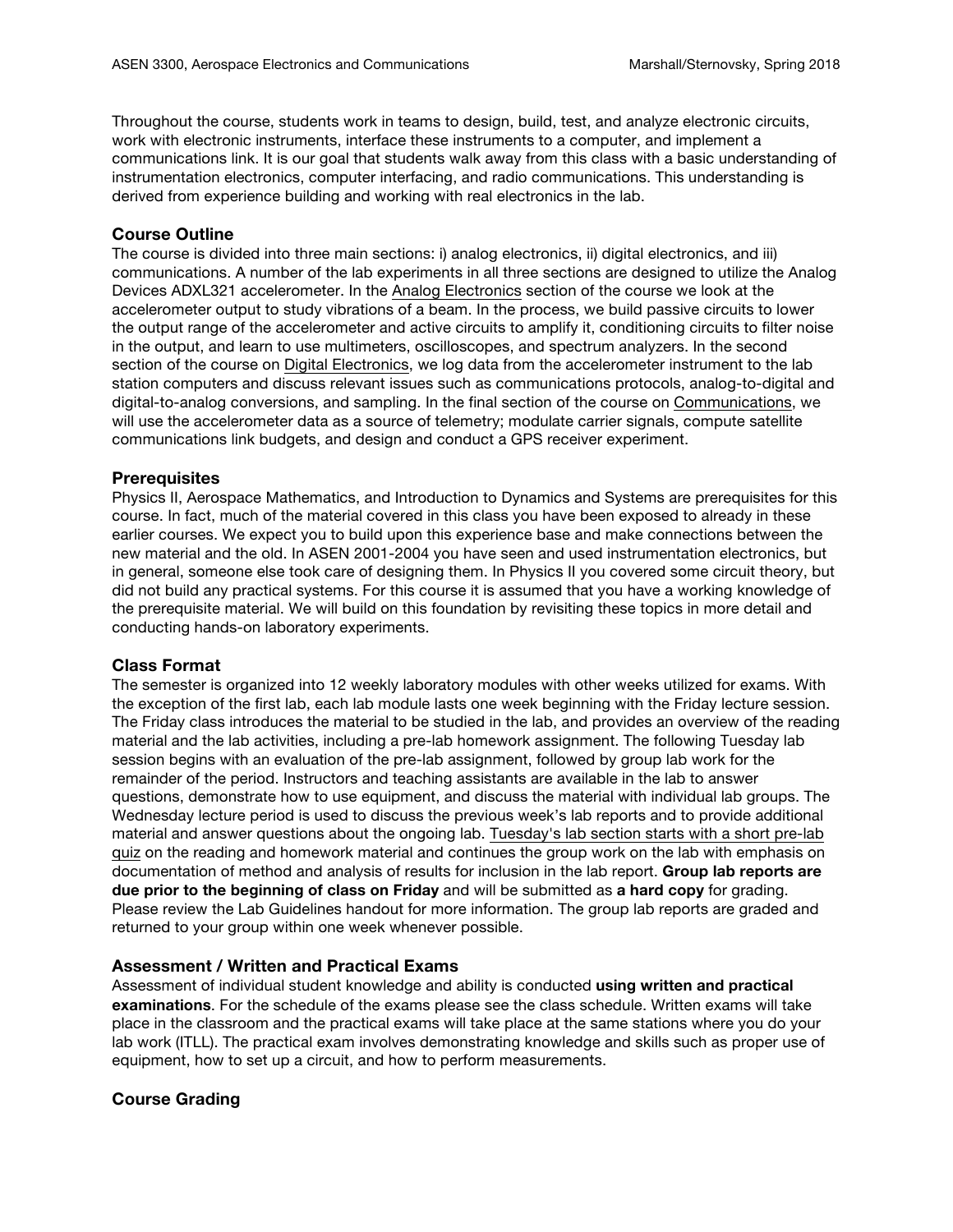The final grade is a combination of individual and group work.

| <b>Type</b>          | <b>Description</b>              | Percentage   |
|----------------------|---------------------------------|--------------|
| Individual Work (IW) | Quizzes and pre-lab assignments | 10%          |
| (60% total)          | (best 11 out of 12)             |              |
|                      | Written Exams (2)               | 30%          |
|                      | Practical Exams (2)             | 20%          |
| Group Work (GW)      | Lab Reports (12)                | 40%          |
|                      | Peer evaluation factor (PEF)    | $0.5 - 1.0x$ |
| Final Grade (FG)     | $FG = IW + (PEF \times GW)$     | 100%         |

**Final Course Grade:** Your final course grade is computed as follows:

- Your individual grade is calculated as IW/0.6 (normalized to the 60% maximum)
- If your individual grade is **a C or better** then your final grade (FG) is the sum of the Individual Work (IW) and Group Work (GW) grades:

$$
FG = IW + (PEF \times GW)
$$

- If your individual grade is **below a C**, then your final grade is the individual grade.
- The Peer Evaluation Factor (PEF) is a percentile value of your effort in the lab and completing the reports.

#### **Rationale for course assignments:**

- Homework reinforces the mental processes that help you to become proficient in a subject. In addition to the assigned lab reports, we encourage you to work additional problems for practice. Before beginning any assignment, you should read the text and work the examples in the text.
- Experimental laboratory exercises are either more complex than hands-on homework or require special equipment. You will work in teams to collect and analyze the data, as well as write up the experimental laboratory report.
- Exams and quizzes provide a gauge to determine what you have learned individually.
- Lab experiments help you to learn how to synthesize the basic concepts, methods, and tools presented in the course curriculum. The team-oriented lab approach will give you experience in working and cooperating in groups as is typical in industry.

### **Grading Philosophy**

The individual grade is the measure of the competency and will indicate your level of understanding the course material, and is assessed through the quizzes and exams. The group (lab) work is designed to enrich your learning experience and prepare you for success in the real-life work environment. Accordingly, the group grade is incorporated into the final grade only if your individual grade is a C or better. This policy makes it important to use the lab work to enhance your own learning. If the work in the assignment is split up among group members, be sure that the learning is not also split up, but is shared among the whole group. At the end of the semester you will evaluate your peers (all group members you worked with throughout the semester) and submit your scores to the instructors. The instructors will take your input and assign a PEF score between 50% and 100% for each student for their effort in the lab and completing the reports. The group work (GW) grade then will be multiplied by the PEF score and added to the individual work (IW) score to calculate your final grade. The PEF score is thus a a very significant part of your final grade and it is there to ensure that all students are contributing to the group work.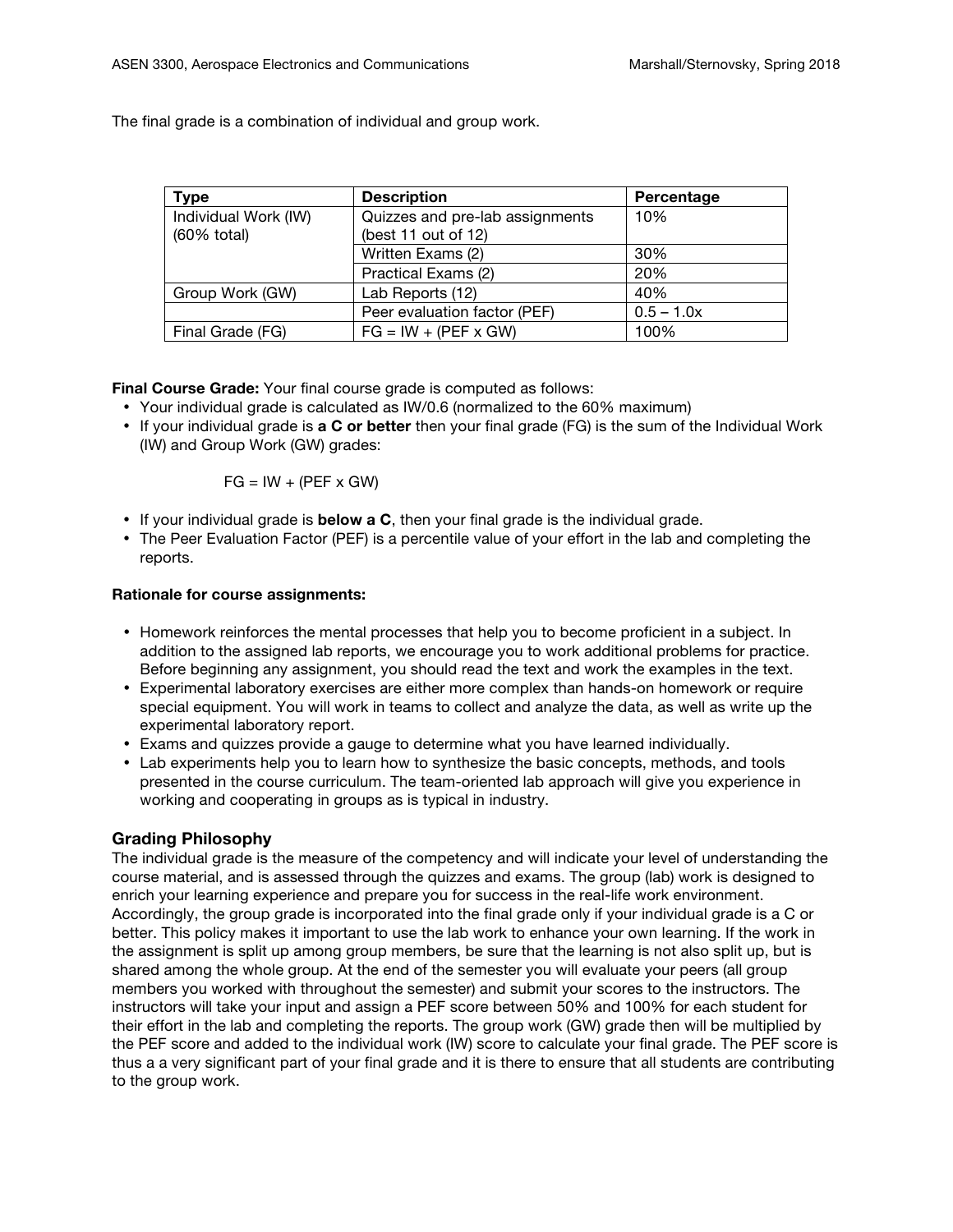### **Cheating**

Cheating will NOT be tolerated and the CU Honor Code will be upheld.

As group work is part of this class (lab experiments and report), it is useful to clarify what is considered cheating. You are expected to perform the lab assignments as a group and dividing the workload equally. Communication within the group is encouraged. It is OK to discuss the assignments and reports with fellow students in the class as long as this is done with the intention of learning, i.e. understanding the material. Sharing results, or data analyses is permitted only under specific circumstances, when there is now way for you to retake the data or redo the analysis. For example, if you realize after finishing your lab work that your data are erroneous, you may use and analyze the data from a different group. However, in this case, you need to provide a full disclosure and explanation why data sharing was necessary, and give proper credit to the source. You may also want to notify the instructor(s) and/or the TAs.

Getting help with the lab work and reports from outside the class is generally not permitted. This includes help from senior students or using lab reports from previous years.

When in doubt about what is considered unethical, you should always exercise caution and ask the instructor(s) if they have any questions or concerns that what they are doing may be a violation of the honor code.

### **Logistics**

- 1. Students are assigned to a team of 3 persons for each of the three sections of the course. The groups will be re-assigned twice during the semester (groups are assigned differently for labs 1-4, 5-8 and 9-12). The lead student (the top name assigned to a lab station) will stay with that station till the end of the semester.
- 2. Each lab station is issued a lab kit that is to be returned at the end of each section of the course. These can be stored in the ITLL lockers. The lead student at the station is ultimately responsible for replacing any items lost or not returned in working condition. If the lead student has issues with his lab partners/maintaining the toolbox, inform the instructor.
- 3. Teams work together to study the lab, design, implement, test, and analyze their circuits, and write the lab reports. Students are encouraged to collaborate in preparing for quizzes, discussing lab questions and results.
- 4. Each individual student is required to have a bound lab notebook. Each student should keep lab notes. The group will choose one set of notes to include in their weekly report (photocopy, scanned). Please write legibly in your lab notebook, and if you make a mistake, just make an X through that material.
- 5. Weekly quizzes and all exams are to be completed individually. Any type of collaboration or copying constitutes cheating and will result in a zero grade for all parties involved and will be reported. A repeated instance of cheating will be reported on the student's permanent record and will result in an F for the course. Please see also Honor Code web pages at http://www.colorado.edu/academics/honorcode/.
- 6. Weekly quizzes are given at the beginning of lab period, 8:00 am and 10:00 am on Tuesdays and end promptly at 8:10 am and 10:10 am. If you arrive late, you will have until 8:10 am / 10:10 am to complete your quiz. If you arrive after 8:10 am / 10:10 am, you will receive a zero score for the quiz. Calculators are allowed, unless noted otherwise. No other help is allowed.
- 7. The purpose of the prelab assignment (completed individually) is to prepare you for the weekly lab. It is important to complete the prelab before Tuesday 8:00 am / 10:00 am; otherwise you will have difficulty completing the lab in the allotted lab time. The completion of the lab assignments will be checked 8:00 – 8:10 am and 10:00 – 10:10 am on Tuesday. In case of absence, zero points will be given.
- 8. Lab exercises are conducted together with your team and a single lab report is submitted at the end of the week. Collaborations with other groups including shared diagrams or extensive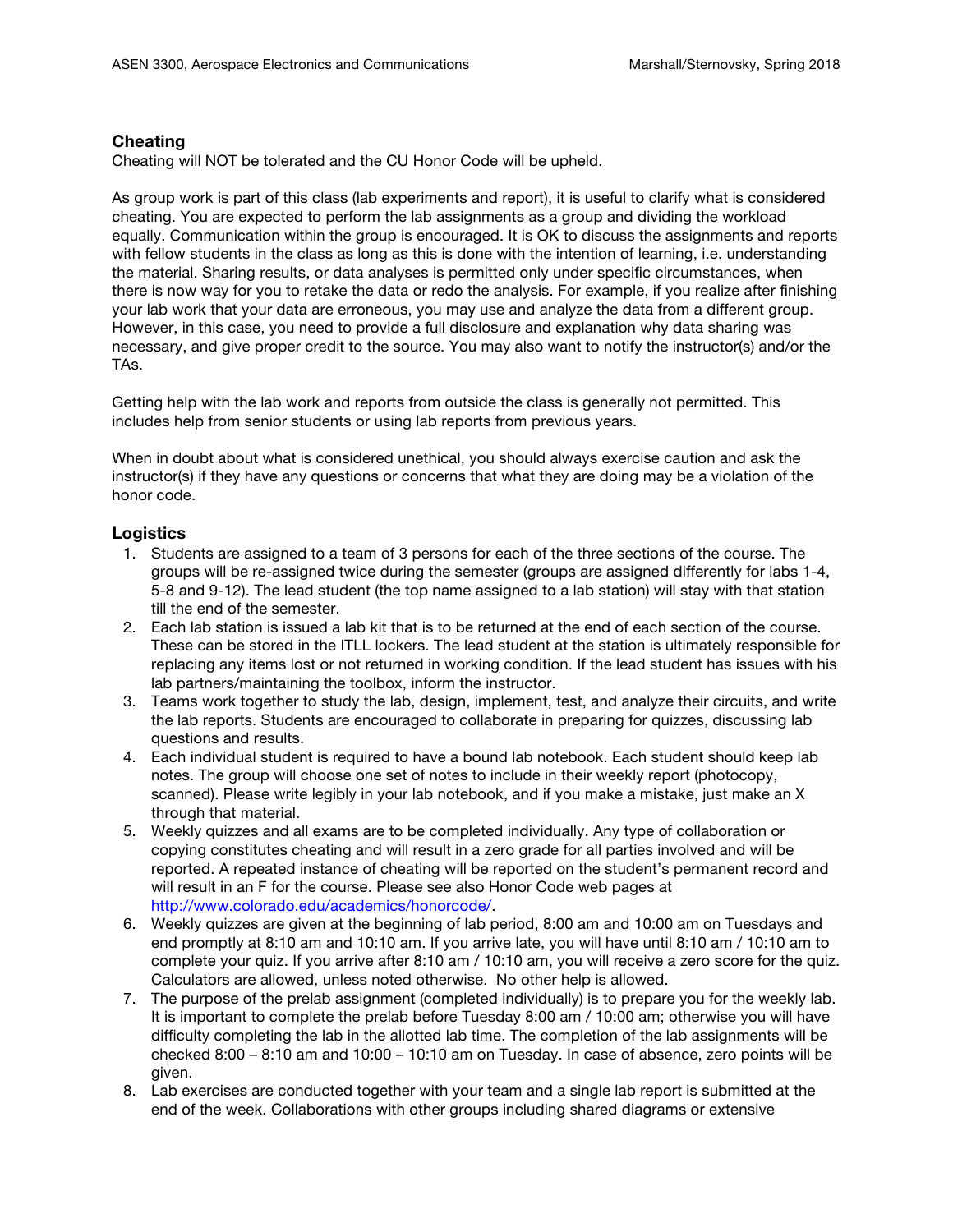discussion of results must be acknowledged at the end of your report. Copying text or answers from another group with or without their permission constitutes cheating and will result in a zero grade for the weekly lab module. A repeated instance of cheating will be reported on the student's permanent record and will result in an F for the course. Please see also Honor Code web pages at http://www.colorado.edu/academics/honorcode/.

- 9. Lab reports are due Friday by 3:00 pm before the start of lecture. If late, the following deductions will be made:
	- a. 10% deduction for the group if turned in before 5 pm the same Friday
	- b. 50% deduction if turned in before 8 am the following Monday
	- c. No credit after 8 am Monday
- 10. No make-up quizzes will be given or late labs accepted except under extenuating circumstances such as a school closure or sudden illness (with a note from a physician). Your lowest combined quiz/prelab score will be dropped as an attempt to allow for unforeseen incidents.
- 11. University closure: If an assignment is due and the University is closed due to weather or other circumstance, then the assignment will be due on the next day that the University is open. In the event that a lab or lecture is cancelled due to a University closure, please check the web site and email for updated information. It is assumed that you signed up for the ASEN 3300 class email list at listproc@lists.colorado.edu.
- 12. Please check your schedules as soon as possible to determine if you expect to miss class on any of these days for religious or other reasons. If there is a conflict, it is the student's responsibility to notify the instructors as soon as possible to make alternate arrangements. Make up exams due to illness require a note from a physician. Copying, collaborating, or discussing material in a written or oral exam during the exam period constitutes cheating and will result in an F for the course, and will be reported on the student's permanent record.

### **University Policies 2017—2018**

#### **Accommodation for Disabilities**

If you qualify for accommodations because of a disability, please submit your accommodation letter from Disability Services to your faculty member in a timely manner so that your needs can be addressed. Disability Services determines accommodations based on documented disabilities in the academic environment. Information on requesting accommodations is located on the Disability Services website (www.colorado.edu/disabilityservices/students). Contact Disability Services at 303-492-8671 or dsinfo@colorado.edu for further assistance. If you have a temporary medical condition or injury, see Temporary Medical Conditions under the Students tab on the Disability Services website and discuss your needs with your professor.

#### **Religious Holidays**

Campus policy regarding religious observances requires that faculty make every effort to deal reasonably and fairly with all students who, because of religious obligations, have conflicts with scheduled exams, assignments or required attendance. In this class, you must let the instructors know of any such conflicts within the first two weeks of the semester so that we can work with you to make reasonable arrangements. See the campus policy regarding religious observances for full details.

#### **Classroom Behavior**

Students and faculty each have responsibility for maintaining an appropriate learning environment. Those who fail to adhere to such behavioral standards may be subject to discipline. Professional courtesy and sensitivity are especially important with respect to individuals and topics dealing with race, color, national origin, sex, pregnancy, age, disability, creed, religion, sexual orientation, gender identity, gender expression, veteran status, political affiliation or political philosophy. Class rosters are provided to the instructor with the student's legal name. I will gladly honor your request to address you by an alternate name or gender pronoun. Please advise me of this preference early in the semester so that I may make appropriate changes to my records. For more information, see the policies on classroom behavior and the Student Code of Conduct.